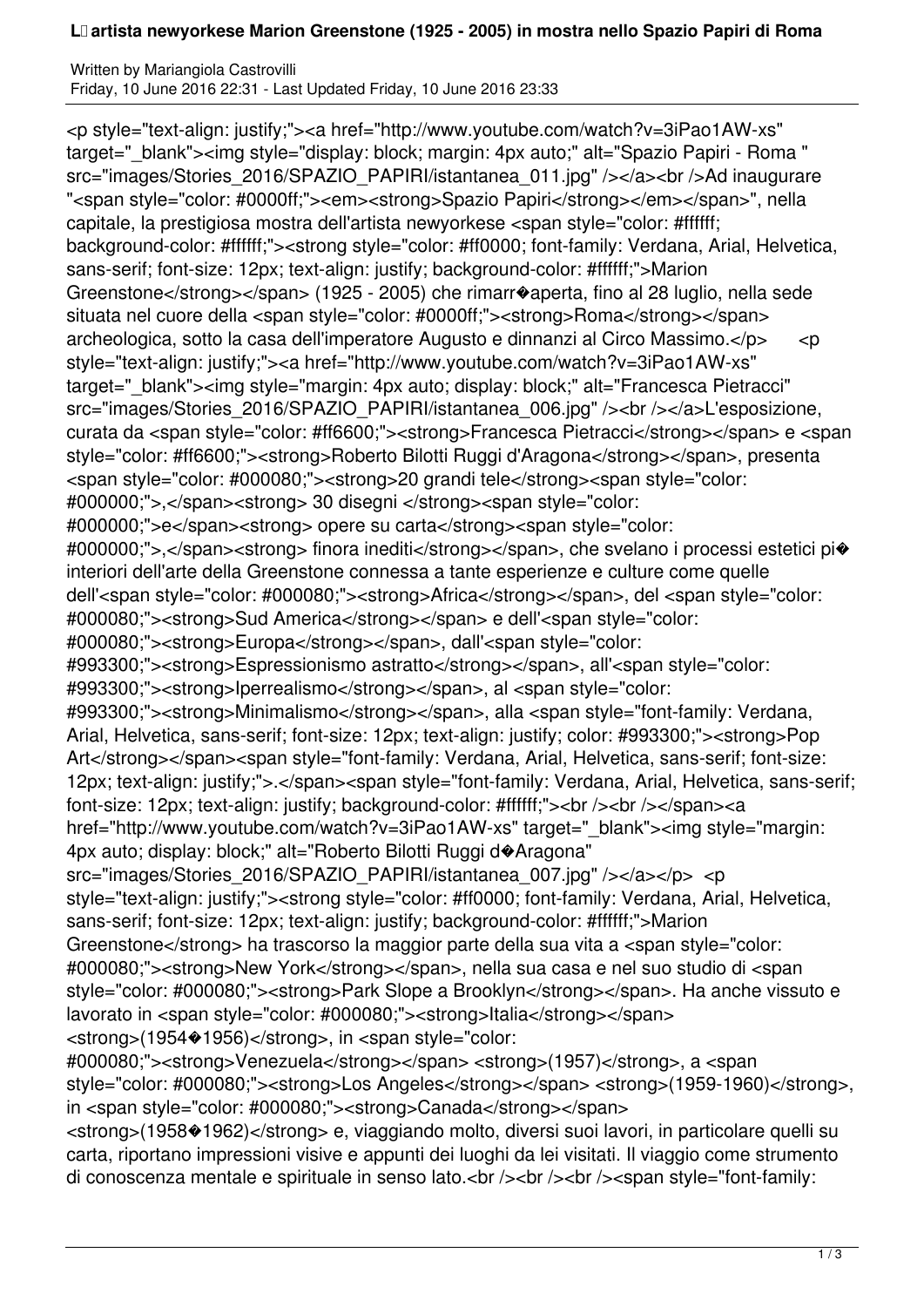## **L�artista newyorkese Marion Greenstone (1925 - 2005) in mostra nello Spazio Papiri di Roma**

Written by Mariangiola Castrovilli Friday, 10 June 2016 22:31 - Last Updated Friday, 10 June 2016 23:33

Verdana, Arial, Helvetica, sans-serif; font-size: 12px; text-align: justify;">Nel video-reportage di </span><span style="font-family: Verdana, Arial, Helvetica, sans-serif; font-size: 12px; text-align: justify; color: #ff6600;"><strong>Mariangiola Castrovilli</strong></span><span style="font-family: Verdana, Arial, Helvetica, sans-serif; font-size: 12px; text-align: justify;"> alcuni momenti del vernissage insieme ai curatori dell'evento, alla sorella dell'artista </span><span style="font-family: Verdana, Arial, Helvetica, sans-serif; font-size: 12px; text-align: justify; color: #ff6600;"><strong>Cora Hahn</strong></span><span style="font-family: Verdana, Arial, Helvetica, sans-serif; font-size: 12px; text-align: justify;"> e all'Architetto </span><span style="font-family: Verdana, Arial, Helvetica, sans-serif; font-size: 12px; text-align: justify; color: #ff6600;"><strong>Massimo Papiri</strong></span><span style="font-family: Verdana, Arial, Helvetica, sans-serif; font-size: 12px; text-align: justify;"> titolare con il fratello </span><span style="font-family: Verdana, Arial, Helvetica, sans-serif; font-size: 12px; text-align: justify; color: #ff6600;"><strong>Maurizio</strong></span><span style="font-family: Verdana, Arial, Helvetica, sans-serif; font-size: 12px; text-align: justify;"> dello "</span><span style="font-family: Verdana, Arial, Helvetica, sans-serif; font-size: 12px; text-align: justify; color: #0000ff;"><em><strong>Spazio Papiri</strong></em></span><span style="font-family: Verdana, Arial, Helvetica, sans-serif; font-size: 12px; text-align: justify;">" da loro ideato e creato per dare spazio a tutte le arti ed ai loro protagonisti pi� insigni.</span><span style="font-family: Verdana, Arial, Helvetica, sans-serif; font-size: 12px; text-align: justify; background-color: #ffffff;"></span><br/>>br />></a href="http://www.youtube.com/watch?v=3iPao1AW-xs" target="\_blank"><img style="margin: 4px auto; display: block;" alt="Cora Hahn" src="images/Stories\_2016/SPAZIO\_PAPIRI/istantanea\_010.jpg" /></a></p> <p style="text-align: justify;"><span style="color: #666699;"><strong><a href="http://www.youtube.com/watch?v=3iPao1AW-xs" target="\_blank"><img style="margin: 4px auto; display: block;" alt="Architetto Massimo Papiri" src="images/Stories\_2016/SPAZIO\_PAPIRI/istantanea\_012.jpg" /><br />>/a><span style="text-align: justify; color: #000080;"><strong>%</strong></span><span style="text-align: justify; color: #666699;"><em><strong>Per anni</strong></em></span><span style="text-align: justify;"></span></strong><span style="text-align: justify; color: #000000;">- sottolineano i fratelli Papiri -</span><strong><span style="text-align: justify;"></span><span style="text-align: justify; color: #666699;"><strong>ci siamo dedicati alle costruzioni ed alle</strong></span> ristrutturazioni di grandi alberghi tra i pi�</strong> <em><strong>prestigiosi nel mondo, ci siamo dedicati all'interior decoration oltre che di luoghi pubblici anche di importanti abitazioni di personaggi noti a livello internazionale, ci siamo dedicati all'industrial design, ci siamo dedicati a mostre d'arte. Oggi ci dedichiamo alla gestione di questo spazio non tralasciando un passato ed un futuro professionale ancora ricco di grandi opportunit $\diamond$ /strong></em></span><span style="color: #000080;"><strong> $\triangleleft$ </strong></span>.<br/>>ht />>/>><br/>strong><a href="http://www.mariongreenstone.com/" target=" blank"><img style="display: block; margin: 4px auto;" alt="Marion Greenstone" src="images/Stories\_2016/SPAZIO\_PAPIRI/rev1605311-ori.jpg" height="372" width="480" /></a><br />>>/a><br />>/>><a href="http://www.youtube.com/watch?v=3iPao1AW-xs" target=" blank"><img style="display: block; margin: 4px auto;" alt="Marion Greenstone - Spazio Papiri - Roma"

src="images/Stories\_2016/SPAZIO\_PAPIRI/Marion\_Greenstone\_-\_Spazio\_Papiri\_-\_Roma.jpg" />>/a><br />>br /><a href="http://www.mariongreenstone.com/" target=" blank"><img